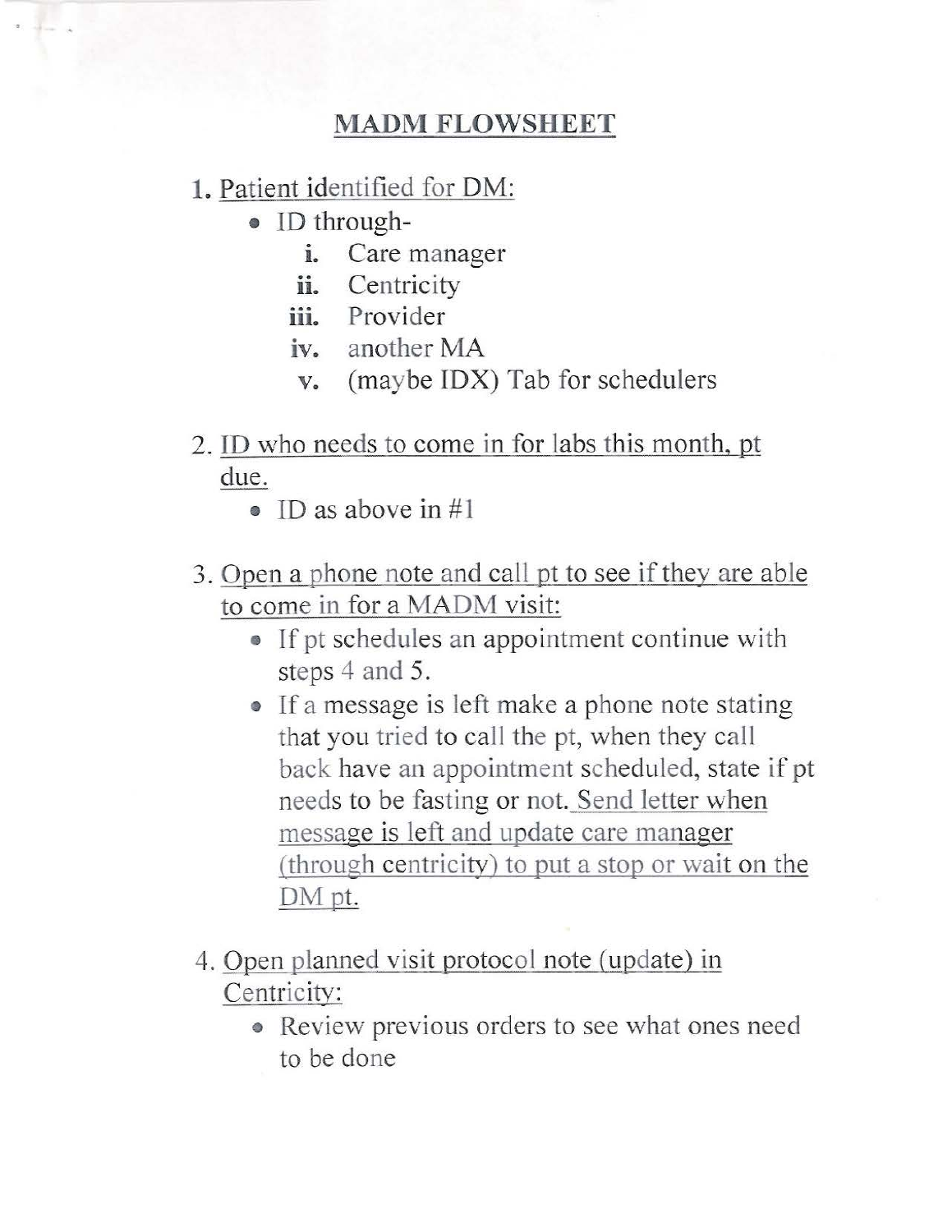- Go to Orders under DM standard orders in centricity
- Choose the ones that need to be done:
	- i. HgA 1 c every three to four months
	- ii. Lipid panel once a year (unless they start on a lipid medication then they will need to have one again three months after starting it)
	- iii. If they are on a Statin:
		- They will need to have an LFT or Liver Function Test once every three months;
		- If they are starting a statin they will need an LFT prior, to check levels;
		- After starting a statin they will need an LFT every 6 months there after
- Serum Creatinine once a year
- Urine Micro/Albumin creatinine ratio:
	- once a year, if this number is elevated you will need to repeat it once after the first elevation, then once a year
	- If it goes over 300 then 24 hour urine protein will need to be done every year instead of the urine micro/albumin creatinine ratio
- If the pt is on a thyroid medication then they may need a TSH.
- Check on referrals for eye, bolt, ect.
- o Foot check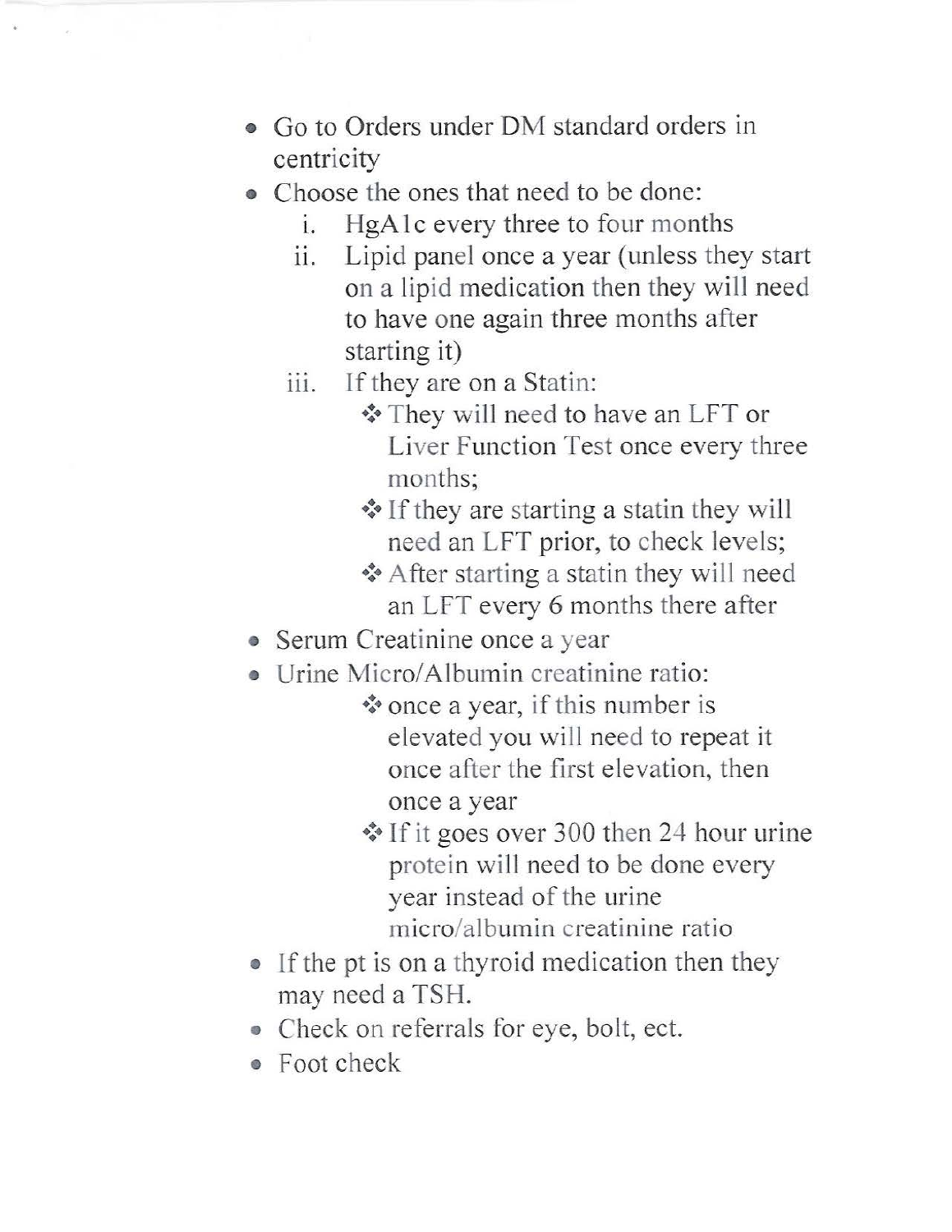- 5. Send the standing order to the Provider to have them review and add anything else that might need to be done for the DM pt and dot sign to send back to you. Hold orders on your desktop until pt comes in for the MADM.
- 6. NO SHOW or NS:
	- If pt NS's their appointment:
	- Call pt and find why they weren't able to come in to their appointment:
		- i. See if pt is able to reschedule then add the pt to the schedule for another MADM.
		- ii. If pt can't reschedule but is able to do labs then print orders and place in lab, schedule a FU with provider to go over the labs.
		- iii. If a message is left then put a wait on the pt's care manager for 3 month's.
- 7. MADM VISIT
	- Check the pt's chart to see if standing orders have been placed.
	- Open pt's chart and put in a MA diabetes planned visit.
	- When pt comes in for the visit do vitals
	- Complete Carville exam/Foot Check
	- Give pt lab order and go over the ones that they need, if pt needed to be fasting then make